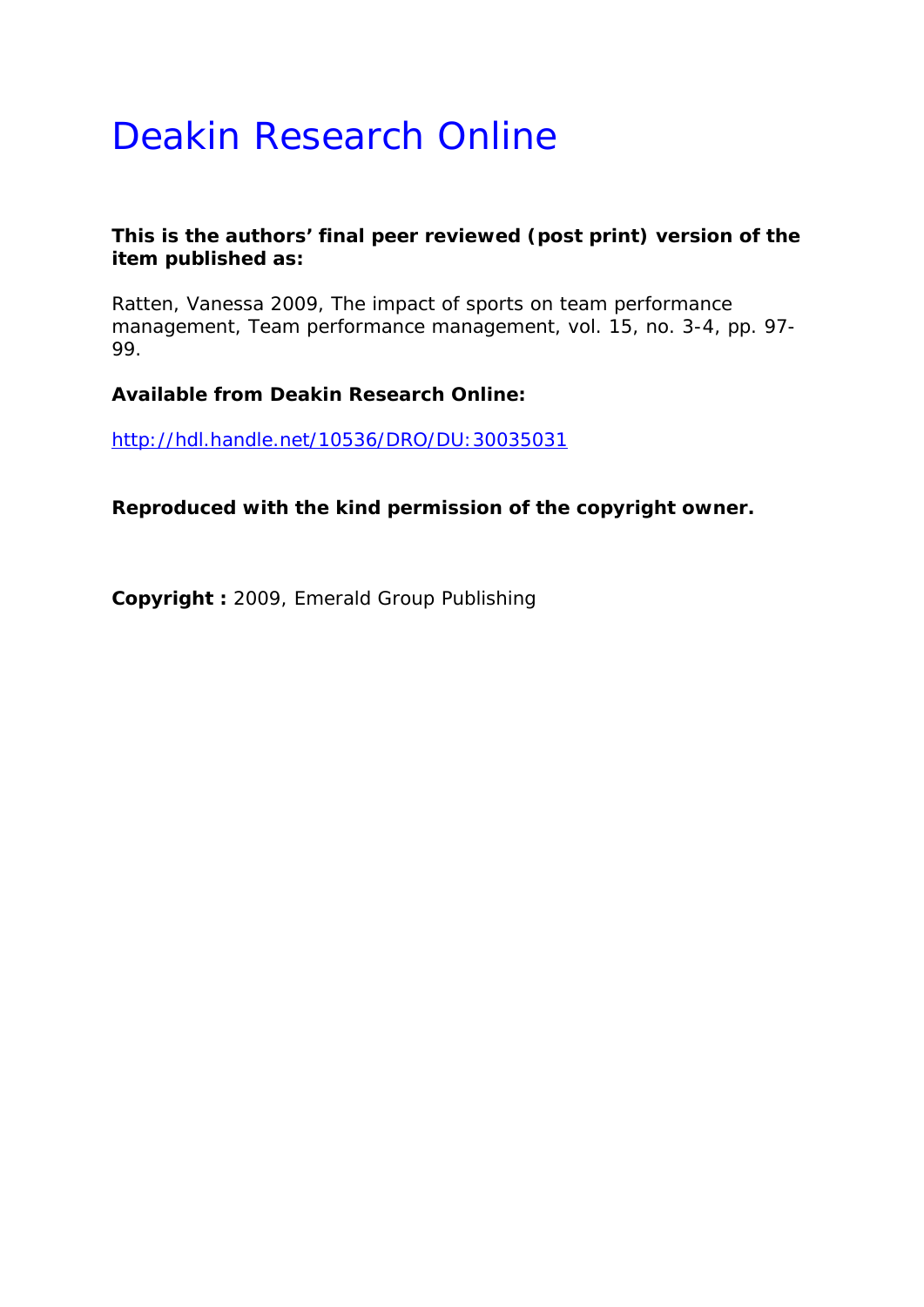# **The impact of sports on team performance management**

**Vanessa Ratten,** *Palumbo Donahue School of Business, Duquesne University, Pittsburgh, Pennsylvania, USA*

# **Abstract**

**Purpose** – The purpose of this editorial is to introduce the special issue on the relationship of performance management to sports teams.

**Design/methodology/approach** – The paper explains the importance of performance management to sports teams and justifies the need for the special issue.

**Findings** – The paper finds that there are a variety of different types of teams that operate in the sports context, including professional league teams, college teams, teams at the workplace, volunteer teams and coaching teams.

**Originality/value** – This editorial provides an overview of this special issue, which comprises eight original papers that are best practice examples of the latest developments in the research on teams in the sports context. Each of these articles is briefly discussed in terms of its contribution to the literature.

# **Keyword(s):**

Performance management; Sports; Team management.

## **Introduction**

Welcome to this special issue of *Team Performance Management* on the topic of performance management in the sports context. I thank very much the editors of *Team Performance Management*, Martin McCracken and Fiona Lettice, for their support and help in guest editing this special issue. A number of submissions were received for this special issue and the articles included here are the best suited given the theme of the special issue. All articles submitted for the special issue underwent a double blind peer review process. I thank all the reviewers, including Eric Schwarz, Abdullah Opute, Dorene Ciletti, Gina Pauline, Jeffrey Pauline, Coyte Cooper, Siri Terjesen and Rasmus Storm. This special issue contains eight original articles. There is a mix of conceptual and empirical research in this special issue, which reflects a number of different perspectives of how teams are managed in the sports context.

## **Overview of the contributions**

This special issue of *Team Performance Management* comprises eight original articles that all deal with issues related to how to manage teams so they perform better. The first article, "Mentor functions in NCAA women's soccer coaching dyads", by Eileen M. Narcotta, Jeffrey C. Petersen and Scott R. Johnson, examines how team performance includes players of a sport but also coaching staff. The management of teams of assistant women's soccer coaches are discussed, and it is stressed that mentoring is an important aspect of managing teams. The article states that social interaction of teams, including the coaches, plays a role in effective management.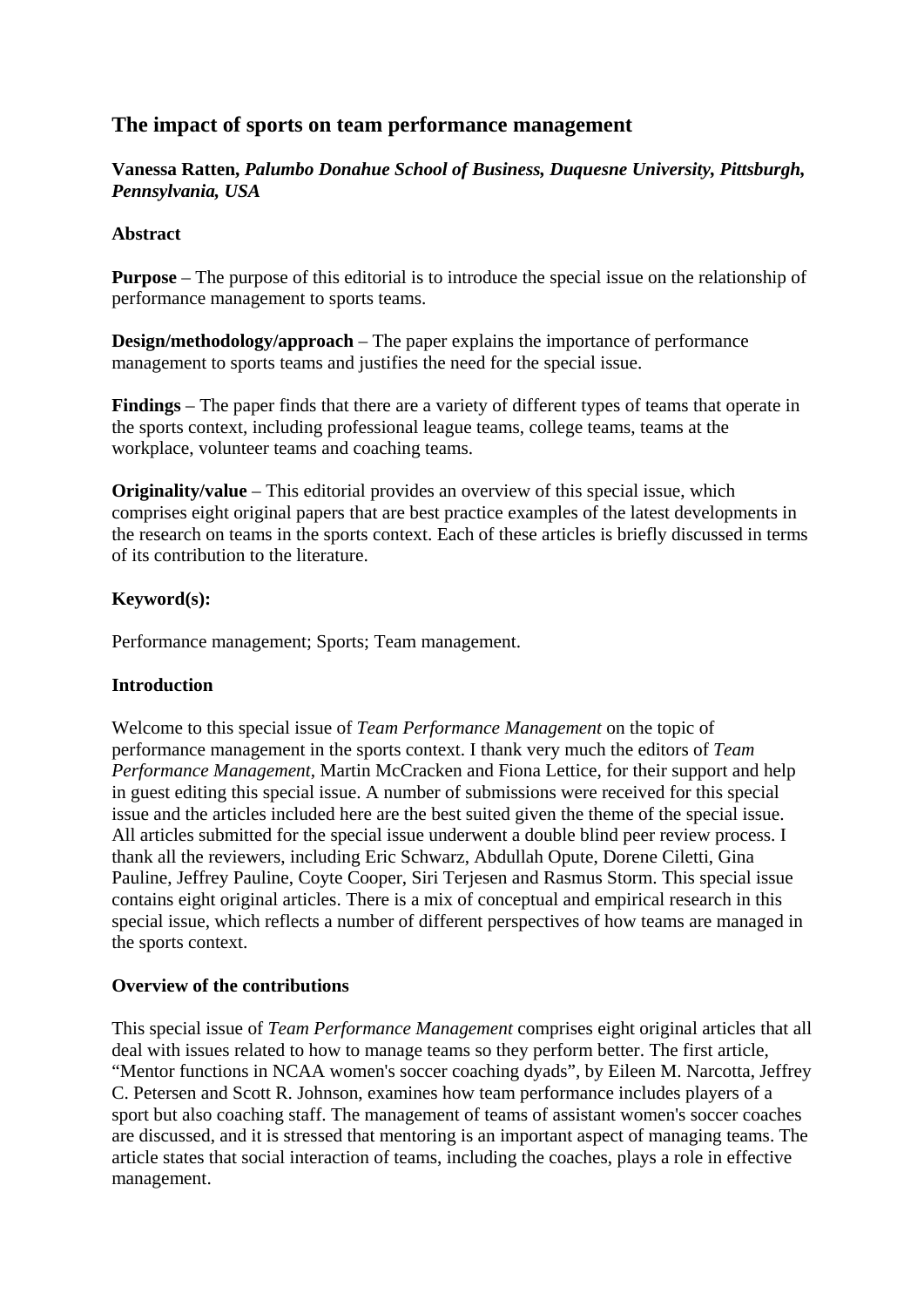The second article, "Team segmentation at the Big Ten Wrestling Championships", by Coyte Cooper, states how a consumer's team affiliation influences the level of attendance at wrestling events. The article highlights how sport managers can identify marketing strategies to promote fans of wrestling teams attending events. The role of the Big Ten Conference in terms of wrestling teams in college sport in the USA is discussed.

The third article, "Relationships between pay satisfaction, work-family conflict, and coaching turnover intentions", by Timothy David Ryan and Michael Sagas, examines how the performance of sports teams is often linked to the work satisfaction of coaches. Thus, coaches who have a better work-family relationship can positively influence their pay satisfaction level. The authors stress that an important issue for teams is the retention of sports coaches.

The fourth paper, "Managing legitimacy and uncertainty in professional team sport: the NBA's draft lottery", by Brian P. Soebbing and Daniel S. Mason, discusses the politics of managing a team in professional sports like the National Basketball Association. The authors examine how a team's performance is often a result of the internal and external environments that exist within the National Basketball Association. The importance of how teams manage institutional environments is also discussed in this article.

The fifth paper, "Organizational structure and home team performance", by William M. Foster and Marvin Washington, examines how home teams of Major League Baseball and the National Hockey League perform. The authors highlight how sports managers can improve their team's performance by focusing on the organizational structure of the team. The article discusses how different variables such as game location affect home and visiting team's performance.

The sixth article, "Volunteer motivation and demographic influences at a professional tennis event", by Gina Pauline and Jeffrey S. Pauline, discusses how teams of volunteers perform at professional tennis events. The reasons why people volunteer their time at sports events and how they work in teams are discussed. The importance of managing volunteer teams is stressed as they are an important aspect of successful event management.

The seventh article, "Luxury suites and team selling in professional sport", by Heather J. Lawrence and Christopher R. Moberg, examines the role of teams in personal selling and customer relationship cycles in the sports industry. The article highlights the importance of selling teams as being a core component of the profitability and sustainability of sports teams. In addition, luxury suite sales in the professional sports context are discussed in the article.

The eighth article, "NFL head coaches as sensegiving change agents", by J. Goosby Smith, discusses the role of head coaches in managing their teams' performance. The article discusses how head coaches in the National Football League in the USA drive intentional change in their teams. The role of coaches in professional football teams is examined in terms of how they act as a sensemaker and giver.

## **Conclusion**

This special issue on sports teams in *Team Performance Management* shows the diverse contexts and applications of teams in the sports context. The articles included in this special issue touch on issues such as professional league teams, coaching teams, college teams, teams at the workplace and volunteer teams. More research inquiry in the context of teams in the